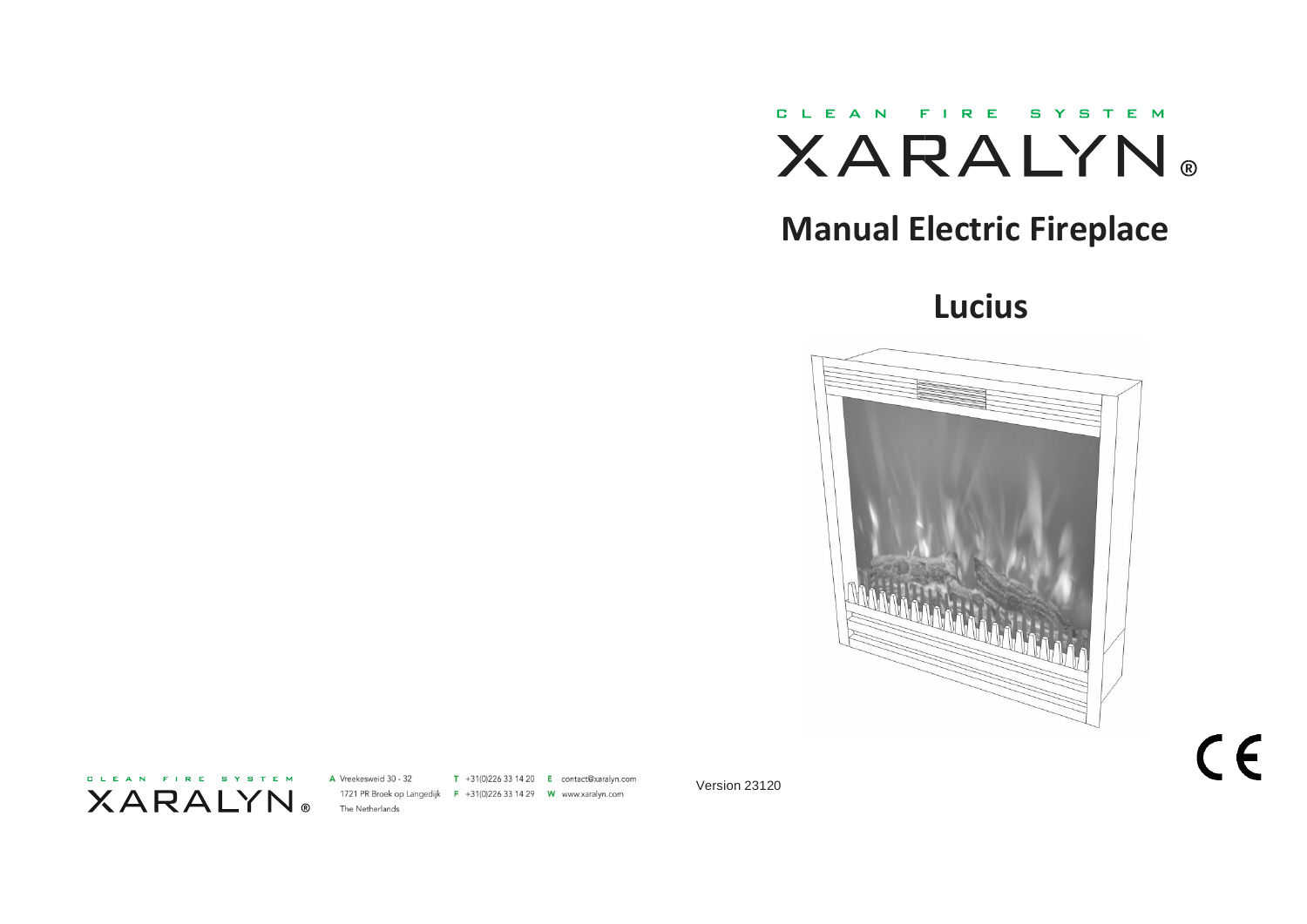

Quick manual **Montage handleiding bij gebruik Xaralyn Schouw**./ Montageanleitung bei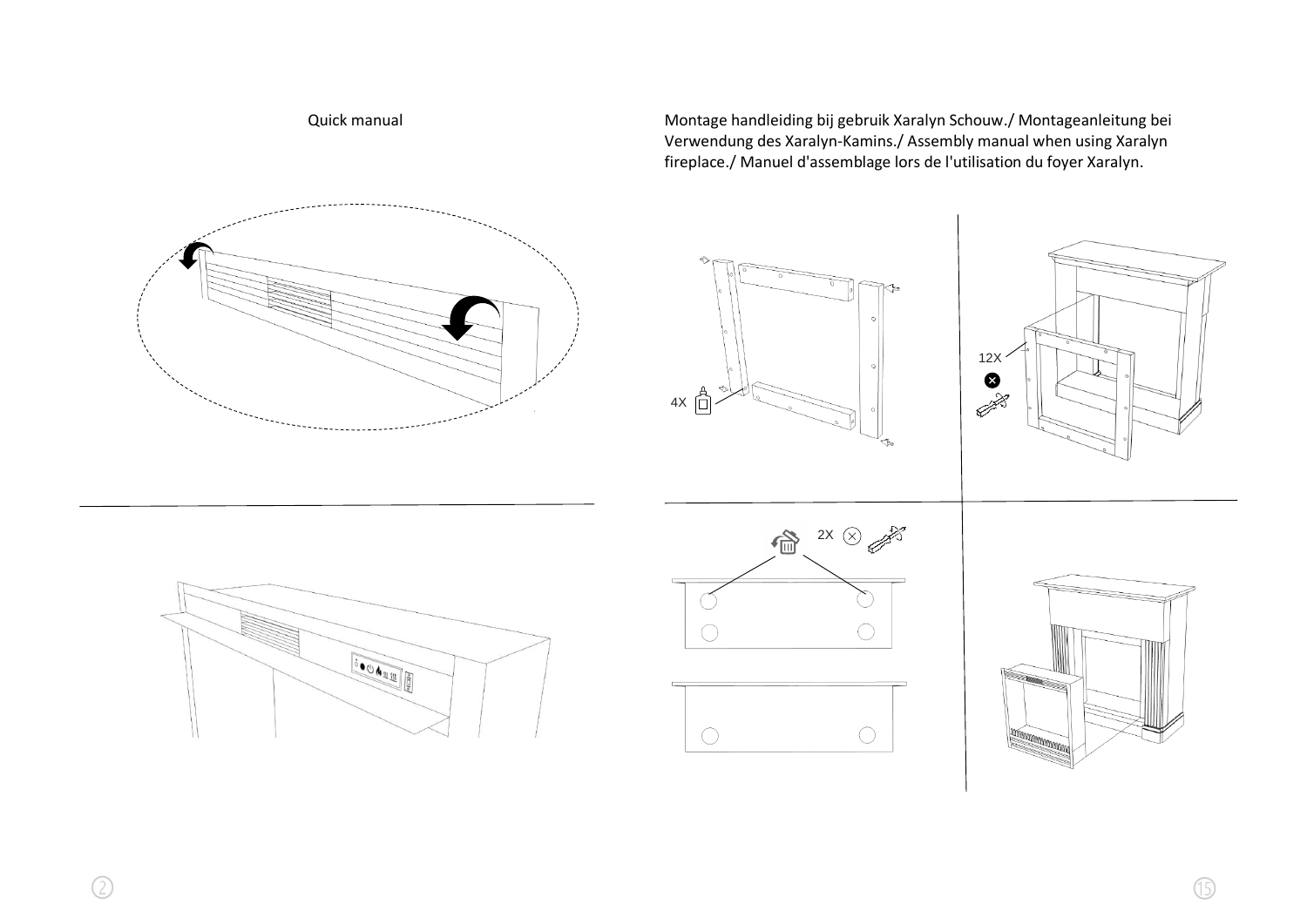# **Thermostat** E

Adaptez la température de la pièce dans laquelle se trouve la cheminée. Touchez le bouton afin d'encoder la température souhaitée. Le chauffage s'allumera et s'éteindra lorsque la température souhaitée est atteinte. Le chauffage s'éteindra et s'allumera ensuite afin de conserver la température souhaitée.

# **Protection contre la surchauffe**

• Cet appareil est équipée d'un protection contre la surchauffe. L'appareil se débranchera automatique en cas de surchauffe. Pour des raisons de sécurité, le chauffage ne se remet pas en marche automatiquement. • Pour remettre en marche l'appareil, retirez la fiche de la prise pour 15 minutes au minimum. Rebranchez la fiche dans la prise et remettez l'appareil en marche.

# **Nettoyage**

Avertissement : L'appareil doit être débranché de l'alimentation électrique avant tout entretien ou nettoyage.

Instructions générales de nettoyage

• Nettoyez le boîtier avec un chiffon légèrement humidifié, sans peluches. N'utilisez pas de produits de nettoyages abrasifs, des éponges et de pailles de fer.

• N'utilisez pas de produits de nettoyage.

• Si nécessaire, enlevez les poussières dans les fentes d'aération avec l'aide d'un aspirateur.

Protection de l'environnement – directive 2002/96/EC

Pour préserver notre environnement et protéger la santé humaine, les déchets électriques et les appareils électriques doivent éliminer en accord avec les règles spécifiques comme convenue avec les fournisseurs et les utilisateurs. Pour cette raison cet appareil ne peut pas être jeté comme les déchets domestiques. L'utilisateur à le droit pour l'emmener au point de rassemblement commune, ou l'appareil sera réemployé, recyclé de sera utilisé pour autres buts en accord avec la directive.



**Important safeguards**

*Please read these instructions carefully before using the appliance, and always follow the safety and operating instructions.*

**Important:** People (including children) who are not able to use the appliance in a safe way, due to their physical, sensorial or mental capacity or their lack of experience or knowledge, must never use the appliance except if they are supervised by a person responsible for their safety or if they previously received instructions concerning the safe use of the appliance. Close supervision is necessary to prevent children from using the appliance as a toy.

# **Please read these instructions carefully before using the appliance.**

• Check that your mains voltage corresponds to that stated on the rating plate of the appliance. • Do not leave the heater unattended during operation and keep children away.

• From time to time check the appliance for damages. Never use the appliance if cord or appliance Shows any signs of damage. In that case, repairs should be made by a competent qualified electrician\*. Should the cord

be damaged, it must be replaced by a competent qualified electrician<sup>\*</sup> in order to avoid all danger.

• Only use the appliance for domestic purposes and in the way indicated in these instructions.

• Never immerse the appliance in water or any other liquid for any reason whatsoever. When cleaning the appliance, refer to the instructions in the paragraph "Cleaning and maintenance" because water penetration through the openings can be very dangerous for your appliance.

• Never use the appliance near hot surfaces.

• Before cleaning, replacing a bulb or when you do not use the appliance, always unplug the appliance from the power supply. Do not attempt to remove the plug from the wall socket with wet hands.

• Never use the appliance outside and always place it in a dry environment.

• Never use accessories that are not recommended by the producer. They could constitute a danger to the user and risk to damage the appliance.

• Never move the appliance by pulling the cord. Make sure the cord cannot get caught in any way. Do not wind the cord around the appliance and do not bend it.

• No responsibility is accepted if damage results from improper use, or if these instructions are not complied with.

• Stand the appliance on a stable surface so that it cannot fall.

• Do not place the appliance under a power socket. The power socket must not be in the hot airflow of the appliance.

• Always position the heater in such a way that inflammable materials (such as curtains) cannot be ignited. Ensure at all times that the unit is placed solidly on its base/feet. Make sure that the air inlet and outlet openings are not blocked.

• To avoid any risk of fire, do not cover the heater (e.g. with clothes).

• The heater should only be operated at a minimum distance of 1 meter from any wall (except the wall against which it is mounted), piece of furniture or other object and combustibles.

• Warning: Do not operate the heater near baths, showers, washbasins, swimming pools or any other water container. It must be impossible to reach the commands of your appliance when you are in contact with water

• The temperature of the housing and the grids may be very high when the appliance is in use. Avoid contact with the skin.

• Do not allow the power cord to touch any hot part of the appliance.

• Never use the appliance near inflammable or explosive materials.

• Do not insert any objects through the grille or into the interior of the appliance.

• Do not use double adapters or other appliances to connect with heater.

 $(*)$  Competent qualified electrician: after-sales department of the producer or importer or any person who is qualified. approved and competent to perform this kind of repairs in order to avoid all danger. In case of need you should return the appliance to this electrician.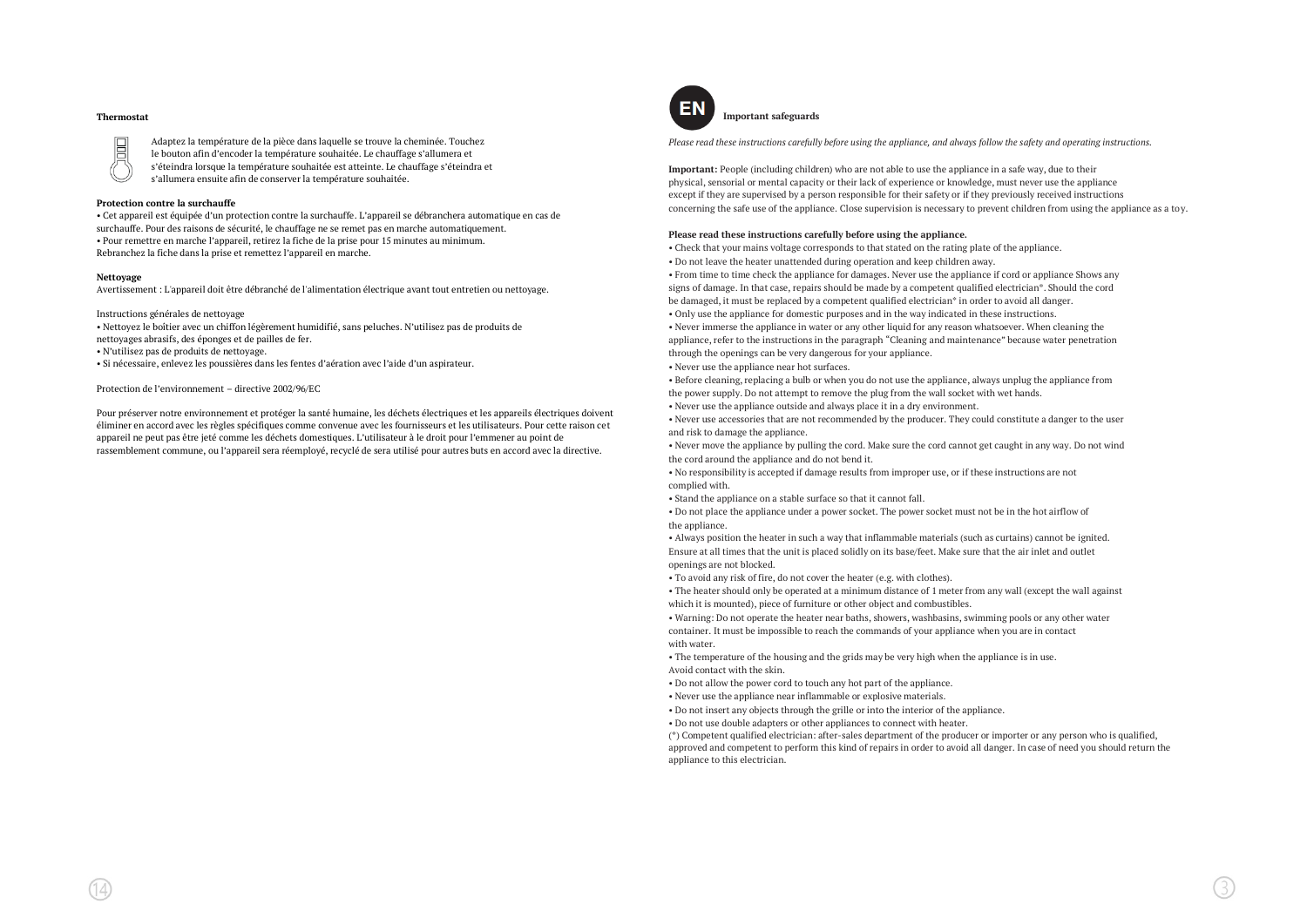# **Getting started**

- Remove the appliance from the box.
- Remove any packaging from the product.
- Keep the packaging while the warranty is valid.
- Mount the fireplace. Then plug the power cord into a 230-volt earthed socket.

# **Specifications:**

- Consumption 10 Watt
- Maintenance-free
- Functions with LED lights
- Adjustable flames
- Remote control
- Heating: 0 600 1200 Watt (adjustable)
- Plug: EU grounded (supplied with UK adaptor for all deliveries to UK or Ireland)
- Warranty: 2 Years on production defects

# **Operation**

The fireplace can be controlled with the panel on the unit or with the included remote control. The control panel is located behind the grille, see figure 2 page 2.

# **Main Switch**



The Main Switch is located on the fireplace. Turn the switch to "I" to connect power and turn the switch to "O" to cut the power. There will be chiming sound when turning to "I".

### **Power on/off**



Push the button once (icon will be light up) to turn on power for all functions. Then touch the button once more to turn all functions off.

# **Flame intensity**



Push the button once to level up/down the flame intensity. Push the button with the '+' to level up the flame intensity. Push the button with the '-' to level down the flame intensity. If there is only one button, push till desired flame intensity is reached.

#### **Heat settings fireplace with two buttons**



This fireplace consist of a fan forced electric heater with two heat settings. Touch the small button once to activate the heater at low level 600W. Push the button once more to deactivate the heater.

Push the bigger heating button once to active the heater at high level 1200W. When set in high level, touch the button once more to deactivate the heater.

Note: The fan will continue to run for a short time and turn off automatically after the heater is turned off.

# **A commencer**

- Prenez le foyer dans la boîte.
- Enlevez l'emballage du foyer
- Conservez la boîte tant que la garantie est valide.
- Installez le foyer. Branchez la prise de terre de 230 Volt.

# **Caractéristiques:**

- Consommation 10 Watts
- Sans entretien
- Fonctionne avec des lumières LED
- Flammes réglables
- Télécommande
- Chauffage : 0 600 1200 Watt (réglable)
- Fiche : mise à la terre UE (fournie avec un adaptateur britannique pour toutes les livraisons au Royaume-Uni ou en Irlande) • Garantie : 2 ans sur les défauts de production

# **Utilisation**

L'appareil peut être réglé à l'aide d'un écran tactile à l'avant de la cheminée ou par la télécommande ci-jointe. Le panneau de commande est situé derrière la grille, voir figure 2 page 2.

# **Interrupteur principal**



L'interrupteur principal se trouve sur le côté droit. Mettez l'interrupteur sur «I » pour alimenter la cheminée en électricité. Un bip sonore se fera entendre. Mettez l'interrupteur sur « O » pour supprimer l'électricité de la cheminée.

# **Bouton Marche/Arrêt**



Touchez le bouton une fois (l'icône s'illumine) pour activer les fonctions. Touchez le bouton une encore une fois pour arrêter les fonctions.

# **Intensité de la flamme**



Touchez le bouton une fois pour adapter l'intensité de la flamme. Touchez le bouton « + »pour plus intensité , touchez le bouton « - « pour moins intensité. Si il y a seulement un bouton, touchez le jusqu'à obtenir la bonne intensité de flamme.

# **Paramètres de chauffage avec deux boutons**



Le chauffage de cette cheminée comprend 2 options de chauffage. Touchez une fois sur le petit bouton de chauffage pour mettre le chauffage sur la position la plus basse 600W. Touchez une deuxième fois pour éteindre le chauffage.



Touchez une fois sur le grand bouton de chauffage pour mettre le chauffage sur la position la plus haute 1200W. Touchez une deuxième fois pour éteindre le chauffage.

Note : Le ventilateur continue à tourner un certain temps après l'extinction du chauffage. Il s'éteindra par lui-même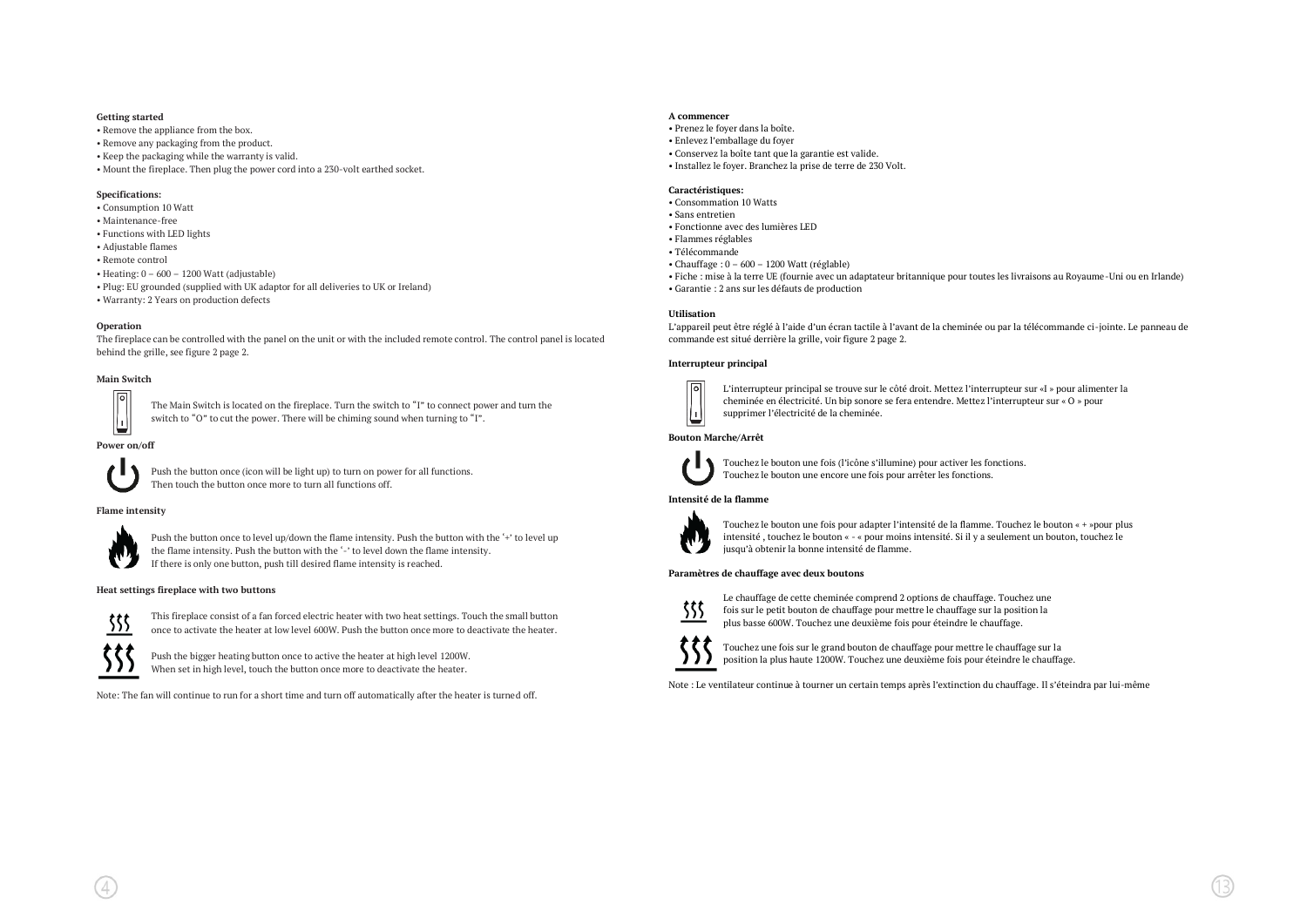

**Instructions de sécurité**

*Veuillez lire les instructions ci-dessous avec attention et suivre les directives indiquées avant la mise en service de votre foyer.*

**Avertissement**: Cet appareil n'est pas destiné à être utilisé par des personnes (enfants inclus) aux aptitudes physiques et sensorielles limitées, ou n'ayant pas l'expérience et/ou le savoir nécessaire, sauf si ces derniers sont supervisés par une personne compétente assurant leur sécurité ou instruction concernant le fonctionnement de l'appareil. Les enfants doivent rester sous surveillance pour s'assurer qu'ils ne jouent pas avec l'appareil.

# **Veuillez lire ces instructions avec attention avant la mise en service cet appareil.**

• Contrôlez si la tension de votre réseau électrique est la même tension indiqué sur cet appareil.

• Ne laissez jamais le foyer sans surveillance quand celle-ci est en service et gardez les enfants sur la distance. • Contrôlez le foyer régulièrement sur endommagements. N'utilisez jamais l'appareil si le foyer ou les câbles présentent des signes de endommagements. Si l'appareil ou le câble est endommagé, celui-ci doit être remplace ou réparé par un électricien qualifiée (\*) pour éviter tout risque d'incident.

• Utilisez l'appareil uniquement comme feu décoratif à la maison comme écrit dans les instructions.

• Ne plongez jamais l'appareil dans l'eau ou d'autres liquides sans aucune raison. Lisez les instructions sous 'Maintenance et Nettoyage', quand vous voulez nettoyer votre appareil. L'eau ne peut pas entrer dans les ouvertures d'appareil. C'est dangereux!

• N'utilisez jamais le foyer dans l'environnement de surfaces chaudes.

• Retirez toujours la fiche de la prise avant de nettoyer l'appareil, ou si vous changez les lampes ou quand vous n'utilisez pas l'appareil. Ne retirez pas la fiche de la prise avec les mains mouillés.

• N'utilisez jamais l'appareil à l'extérieur et toujours l'installer sur une surface sèche.

• N'utilisez jamais des accessoires qui ne sont pas recommandés par le fabricant. Autres accessoires peuvent être dangereux pour l'utilisateur et les peuvent risquer d'endommagements à l'appareil.

• Ne déplacez jamais l'appareil par tirez sur le câble. Assurez-vous que le câble ne peut pas impliquez en aucune façon. N'enroulez pas le câble autour l'appareil et ne pliez pas le câble.

• Le fabricant n'est pas responsable pour les dommages dus à une utilisation inappropriée ou des dommages par ne suivez pas correctement les instructions.

• Installez l'appareil sur une surface plate, il ne peut pas tomber.

• N'installez pas l'appareil en dessous une prise. La prise ne peut pas rester dans le courant atmosphérique chaud d'appareil.

• Placez l'appareil toujours sur un endroit ou des objets combustibles (par exemples des rideaux) ne peuvent pas prendre feu. Assurez-vous que l'appareil reste toujours solide sur son base. Les fentes de l'air ne peuvent pas bloquer.

• ATTENTION! D'ANGER D'INCENDIE! Ne déposez pas d'objets combustibles, telles que des vêtements par exemple. • Jamais utiliser l'appareil à proximité d'objets combustibles comme des rideaux, des meubles, des tapis ou des rayonnages. Gardez une distance de sécurité d'un mètre minimum autour du appareil.

• AVERTISSEMENT! N'utilisez pas l'appareil dans des pièces dans lesquelles de l'humidité peut se former ou à des endroits où il peut entrer en contact avec de l'eau. Ce ne peut pas être possible d'atteindre l'appareil quand vous êtes en contact avec de l'eau.

• Veuillez prendre note que la température du boîtier et de grilles peuvent être très chaud durant l'usage. Evitez d'être en contact avec l'appareil durant son usage.

• Assurez-vous que le câble ne touche pas les surfaces chaudes.

• N'utilisez jamais l'appareil dans l'environnement des matériaux combustibles ou des matériaux explosifs.

• Ne placez pas des objets dans la grille ou dans l'intérieur de l'appareil.

• N'utilisez pas des adapteurs et n'accouplez pas des autres appareils au foyer.

(\*) électricien qualifié: une personne de service de SAV de fabricant, l'importateur ou une personne qualifié,

certifié et capable pour faire des réparations, pour éviter tout risque d'incident. Si c'est nécessaire, retournez l'appareil à cet électricien.

#### **Temperature settings / thermostat control**

眉

Adjusts the temperature set point to your individual requirements. Once the desired set temperature is reached the heater will turn off. The heater will cycle on and off to maintain the desired set temperature.

# **Overheating protection**

• This appliance is fitted with a overheating protection which will operate if the fireplace heater overheats (e.g. due to blocked air vents). For safety reasons, the fireplace heater will NOT automatically reset. • To reset the appliance, disconnect the appliance from the mains supply for at least 15 minutes. Reconnect the supply to the mains and switch on the appliance.

### **Cleaning**

Warning: The unit must be unplugged from the power supply prior to any maintenance or cleaning.

#### General cleaning instructions

• The housing may be wiped with a slightly damp, lint-free cloth. Do not use any abrasive scouring pad or steel wool.

• Do not use detergents or cleaning products.

• If necessary, dust particles accumulated in the air outlet openings may be removed with a vacuum cleaner.

# Protection of the environment - directive 2002/96/EC

In order to preserve our environment and protect human health, the waste electrical and electronic equipment should be disposed of in accordance with specific rules with the

implication of both suppliers and users. For this reason your appliance should not be disposed of as unsorted municipal waste. The user has the right to bring it to a municipal collection point performing waste recovery by means of reuse, recycling or use for other applications in accordance with the directions.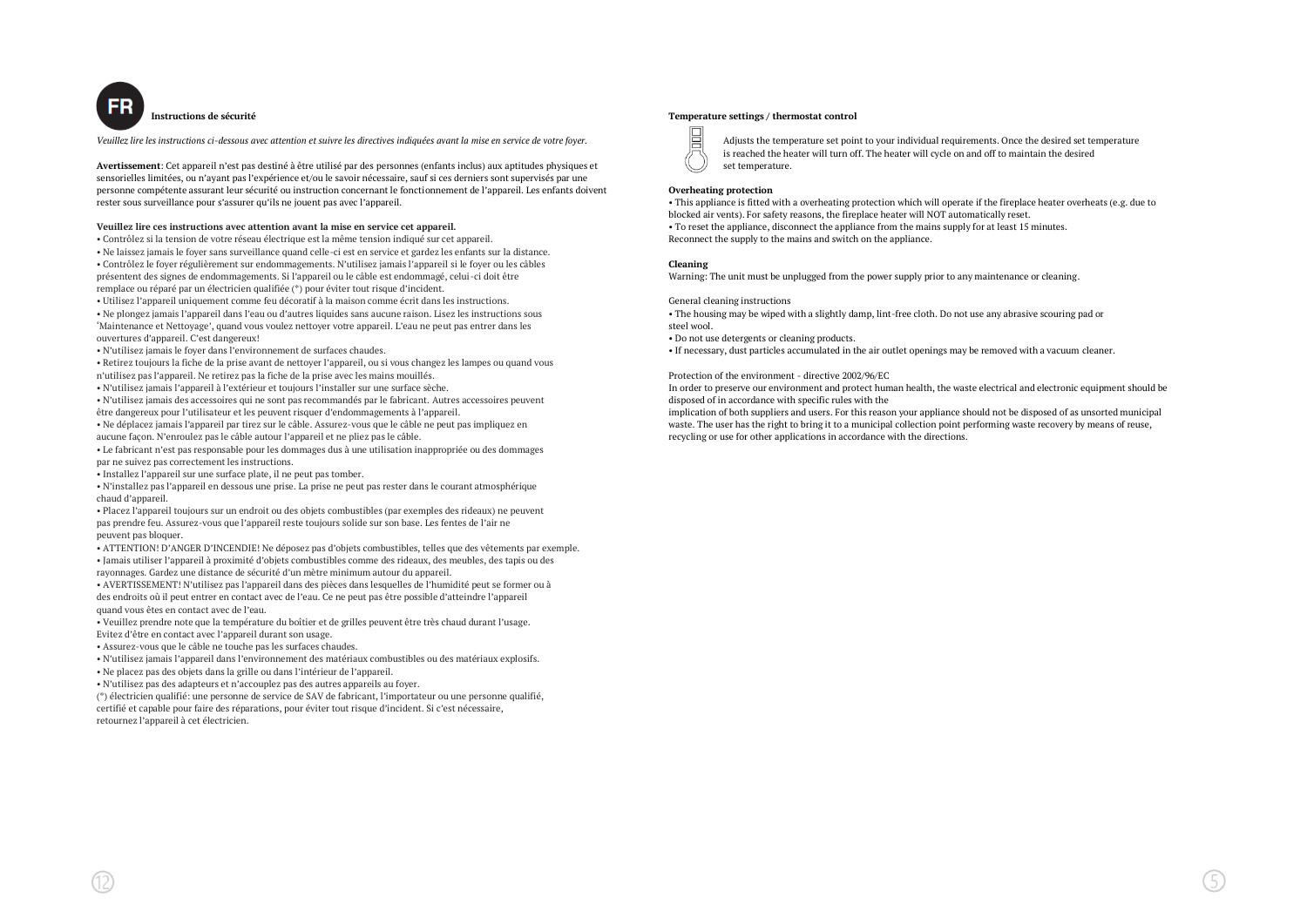

# **Belangrijke veiligheidsinstructies**

*Gelieve deze instructies aandachtig te lezen alvorens het toestel in gebruik te nemen. Volg te allen tijde de veiligheidsinstructies en gebruiksaanwijzing.*

*Belangrijk: Personen die fysiek, zintuigelijk of mentaal niet in staat zijn, om het toestel op een veilige manier te gebruiken, of een gebrek aan ervaring of kennis hebben, zouden dit toestel niet mogen bedienen. Tenzij zij worden begeleid door een persoon die verantwoordelijk is voor hun veiligheid of dat zij vooraf duidelijke instructies hebben ontvangen. Dit geldt ook voor kinderen. Scherpe supervisie is nodig om te voorkomen dat kinderen het toestel als speelgoed gebruiken.*

# **Gelieve deze instructies zorgvuldig te lezen voordat het apparaat in gebruik genomen wordt.**

• Controleer of het voltage van uw afgiftepunt overeenkomt met het voltage aangegeven op het apparaat.

• Laat uw haard niet onbeheerd wanneer deze aangeschakeld staat en houd kinderen op afstand.

• Controleer het apparaat regelmatig op beschadigingen. Gebruik het apparaat nooit wanneer het apparaat of de kabel tekenen van beschadiging vertoont. In dat geval dienen de reparaties enkel te worden verricht door een gekwalificeerde elektricien\*. Indien de kabel beschadigd is, dient deze te worden vervangen door een gekwalificeerde elektricien\* om ieder gevaar te voorkomen.

• Gebruik het apparaat alleen in huiselijke sfeer en op de manier zoals aangegeven in de instructies. • Dompel het apparaat nooit in water of andere vloeistoffen. Raadpleeg de instructies onder paragraaf "Reiniging", wanneer u het apparaat wil reinigen. Het indringen van water in de openingen kan gevaarlijk zijn voor het apparaat.

• Gebruik het apparaat nooit in de buurt van hete oppervlakten.

• Haal altijd de stekker uit het stopcontact voordat het apparaat gereinigd wordt, de lampen vervangen worden of indien het apparaat niet in gebruik is. Haal de stekker niet uit het stopcontact met natte handen.

• Gebruik het apparaat nooit buiten en plaats het altijd in een droge omgeving.

• Gebruik nooit accessoires die niet zijn aanbevolen door de producent. Deze kunnen gevaar opleveren bij de gebruiker en beschadiging van het apparaat riskeren.

• Verplaats het apparaat nooit door aan het snoer te trekken. Zorg dat het snoer niet verwikkeld kan worden. Wikkel het snoer niet om het apparaat en buig het snoer niet.

• De producent is niet verantwoordelijk voor schade die veroorzaakt is door het verkeerd gebruiken van het apparaat of door het niet correct volgen van deze instructies.

• Plaats het apparaat op een stabiele ondergrond, zodat deze niet kan vallen.

• Plaats het apparaat niet onder een stopcontact. Het stopcontact mag niet in de hete lucht stroom van het apparaat staan.

• Positioneer de haard altijd op een manier waarbij licht ontvlambare materialen (zoals gordijnen), geen vlam kunnen vatten. Zorg er altijd voor dat het apparaat stevig op de basis staat.

Zorg ervoor dat de luchttoevoer-, en afvoer openingen niet geblokkeerd zijn.

• Vermijdt ieder risico op vuur, bedek de haard niet (b.v. met kleding).

• De haard mag enkel in gebruik worden genomen op een minimale afstand van 1 meter van een muur (met uitzondering van de muur waartegen deze is geplaatst), meubelstukken of andere objecten en brandbare stoffen.

• Waarschuwing: Gebruik de haard niet in de buurt van baden, douches, wasbakken, zwembaden of enig ander water reservoir. Het moet niet mogelijk zijn de bediening van het apparaat te kunnen bereiken wanneer u in contact staat met water.

• De temperatuur van de behuizing en de rasters kan erg hoog worden wanneer het apparaat in gebruik is. Vermijd huidcontact.

• Zorg dat het snoer de hete gedeeltes van het apparaat niet aanraakt.

• Gebruik het apparaat nooit dichtbij ontvlambare of explosieve materialen.

• Stop geen objecten in de grill of in de binnenkant van het apparaat

• Gebruik geen adapters en koppel geen andere apparaten aan de haard.

(\*) Gekwalificeerde elektricien: service afdeling van de producent of importeur of een persoon die gekwalificeerd, goedgekeurd en bekwaam is om dit soort reparaties te verrichten, om alle gevaar te vermijden. Indien dit nodig is, retourneer het apparaat aan deze elektricien.

# **Thermostat**



Das Thermostat regelt die Temperatur im Raum, in dem sich der Kamin befindet. Drücken Sie den Knopf um die gewünschte Temperatur einzustellen. Die Heizung wird gestartet und stellt sich aus, wenn die gewünschte Temperatur erreicht ist. Danach schaltet sich die Heizung ein und aus, um die gewünschte Temperatur zu halten.

# **Überhitzungsschutz**

• Dieses Gerät würde mit einem Überhitzungsschutz bei Überhitzung ausgestattet. Falls am Gerät eine Überhitzung auftritt, wird die Wärmeabgabe automatisch abgeschaltet. Wegen Sicherheitsgründe, wird die Heizung nicht automatisch wieder eingeschaltet.

• Um das Gerät wieder in Betrieb zu setzen, muss die elektrische Energieversorgung für minimal 15 Minuten ausgeschaltet bzw. der Netzstecker gezogen werden. Nach dem ausreichenden Abkühlen des Geräts können die Stromzufuhr wieder angeschlossen und das Gerät wieder eingeschaltet werden.

#### **Reinigung**

Warnung: Das Gerät muss vor jeder Wartung oder Reinigung von der Stromversorgung getrennt werden.

### Allgemeine Reinigungshinweise

• Zum Reinigen allgemein immer ein weiches, sauberes Staubtuch benutzen. Auf keinen Fall Scheuermittel,

 Topfkratzer oder Stahlwolle verwenden. • Keine Reinigungsmittel verwenden.

• Um Staub oder Flusen zu entfernen, kann gelegentlich ein Staubsauger zum Reinigen des Lüftergebläses verwendet werden.

Schutz der Umwelt – Richtlinie 2002/96/EC

Um unsere Umwelt und menschliche Gesundheit zu schützen, muss Elektro Müll und

elektronischen Geräten entsorgt werden nach den spezifischen Regeln die mit den Anbieter und Benützer übereingekommen sind. Aus diesem Grund wird auf dem Klassifizierungsaufkleber oder auf der Verpackung, dürfen diesen Geräten nicht im regulären Haushaltsmüll entsorgt werden. Sie müssen einer entsprechenden Recycling- Sammelstelle zugeführt werden.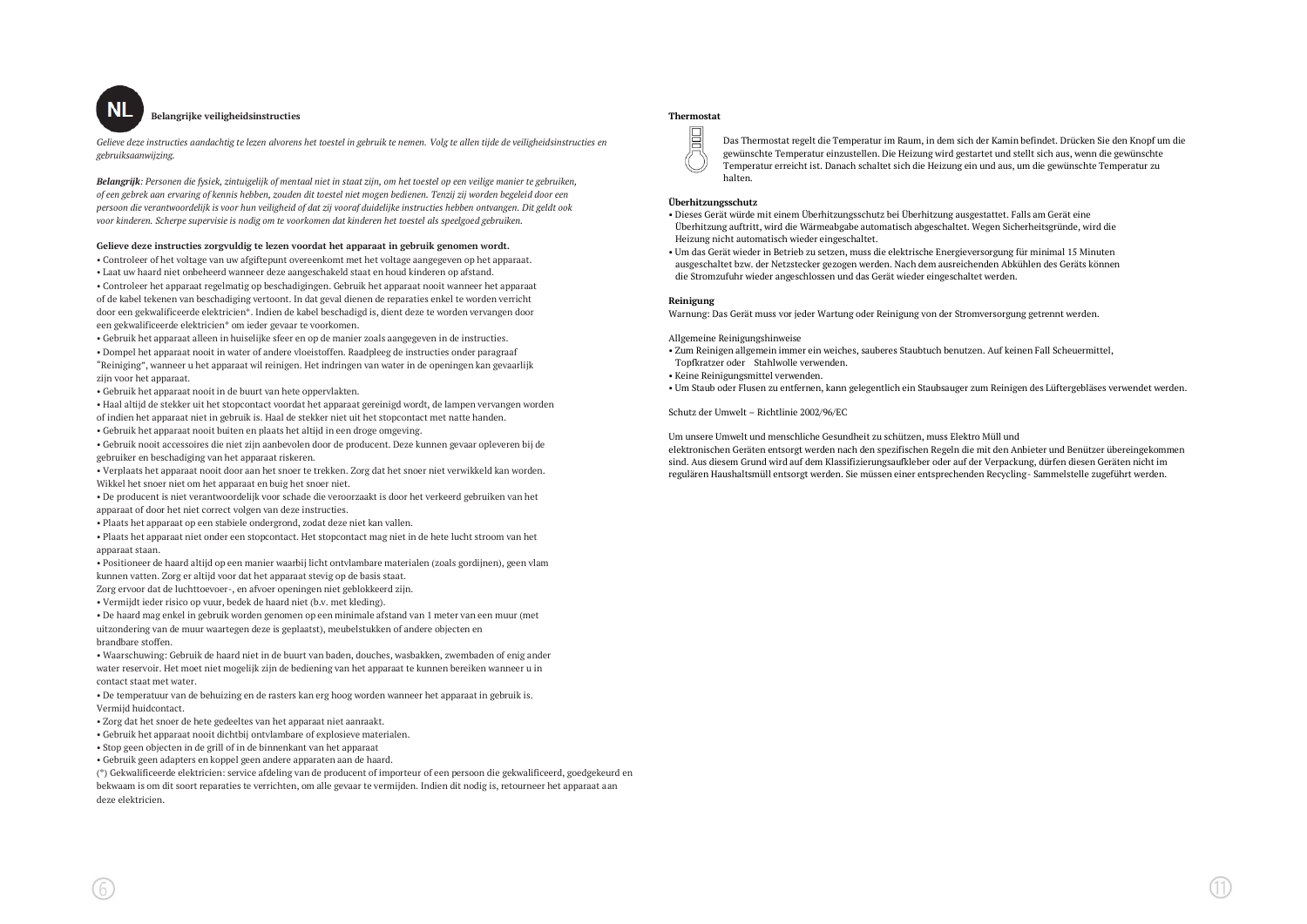# **Zu Beginn**

- Das Gerät aus der Verpackung heraus nehmen.
- Die Verpackung entfernen.
- Bewahren Sie die Box auf, solange die Garantie gültig ist
- Das Gerät montieren. Den Stecker danach in die Steckdose mit einer Spannung von 230 V stecken.

# **Spezifikationen:**

- Verbrauch 10 Watt
- Wartungsfrei
- Funktioniert auf Basis von LED-Beleuchtung
- Einstellbare Flamme
- Fernbedienung
- Heizleistung: 0 600 1200 Watt (einstellbar)
- Anschluss: EU Stecker
- Garantie: 2 Jahre auf Produktionsfehler

# **Bedienung**

Das Gerät kann mittels Touchscreen oder mit Hilfe der Fernbedienung bedient werden. Das Bedienfeld befindet sich hinter dem Gitter, siehe Abbildung 2 Seite 2.

# **Hauptschalter**

Der Hauptschalter befindet sich am Gerät. Schalten Sie den Schalter auf die Stellung "I" um das Gerät in Betrieb zu nehmen.

# **An / Ausschalter**



Knopf einmal drücken (Symbol leuchtet) um die Funktionen einzuschalten. Nochmals drücken und die Funktionen werden ausgeschaltet. Falls hier nur ein Knopf vorhanden ist, diesen so lange drücken, bis die gewünschte Flammenstärke eingestellt ist.

# **Intensität der Flamme**



Drücken Sie einmal den Knopf, um die Intensität der Flammen anzupassen. Mit der Einstellung "+" können Sie die Intensität der Flammen erhöhen. Mit der Einstellung "-" können Sie die Intensität verringern. Falls hier nur ein Knopf vorhanden ist, diesen so lange drücken, bis die gewünschte Flammenstärke eingestellt ist.

# **Heizeinstellungen für Kamine mit 2 Knöpfen**



Die Heizung von diesem Kamin hat zwei Heizstufen Drücken Sie einmal den Knopf für die geringste Heizstufe 600W. Drücken Sie den Knopf ein zweites Mal um das Gerät auszuschalten.

Drücken Sie einmal den größeren Knopf für die höchste Heizstufe 1200W. Drücken Sie den Knopf ein zweites Mal um das Gerät auszuschalten.

Anmerkung: Der Ventilator dreht nach dem Ausschalten des Gerätes noch ein wenig und schaltet sich nach kurzer Zeit selbst ab.

# **Beginnen**

# • Haal het apparaat uit de doos

- Verwijder al het verpakkingsmateriaal van het apparaat
- Bewaar de verpakking zolang de garantie geldig is.
- Monteer de haard. Stop de stekker daarna in een geaard stopcontact van 230 volt.

# **Specificaties:**

- Verbruik 10 Watt
- Onderhoudsvrij
- Functioneert op basis van LED verlichting
- Regelbaar vlambeeld
- Afstandsbediening
- Verwarming: 0 600 1200 Watt (instelbaar)
- Stekker: EU geaard
- Garantie: 2 jaar op productiefouten

# **Gebruik**

Het apparaat kan worden bediend door middel van het paneel op de haard of met behulp van de bijgevoegde afstandsbediening. Het bedieningspaneel bevindt zich achter het rooster, zie afbeelding 2 pagina 2.

# **Hoofdschakelaar**



De hoofdschakelaar bevindt zich op de haard. Zet de schakelaar op "I" om de haard van stroom te voorzien. Er zal een pieptoon te horen zijn. Zet de schakelaar op "O" om de stroom van de haard te halen.

# **Aan/Uit schakelaar**



Druk de knop in om de functies in te schakelen. Druk de knop nogmaals in om de functies uit te schakelen.

# **Intensiteit Vlam**



Druk de knop eenmaal in om de intensiteit van de vlammen aan te passen. Druk op de knop met de '+' om de intensiteit sterker te maken. Druk op de knop met de '-' om de intensiteit te verminderen. Heeft u één knop, druk deze dan in tot de gewenste intensiteit is behaald.

# **Verwarming Settings haard met 2 knoppen**



De verwarming van deze haard heeft twee verwarmstanden. Druk eenmaal op de kleine verwarming knop voor een lage verwarmstand 600W. Druk nogmaals om de verwarming uit te schakelen.



Druk eenmaal op de grotere verwarming knop voor een hoge verwarmstand 1200W. Druk nogmaals om de verwarming uit te schakelen.

Notitie: De ventilator zal nog even door blijven draaien na het uitschakelen van de verwarming, deze gaat vanzelf uit.